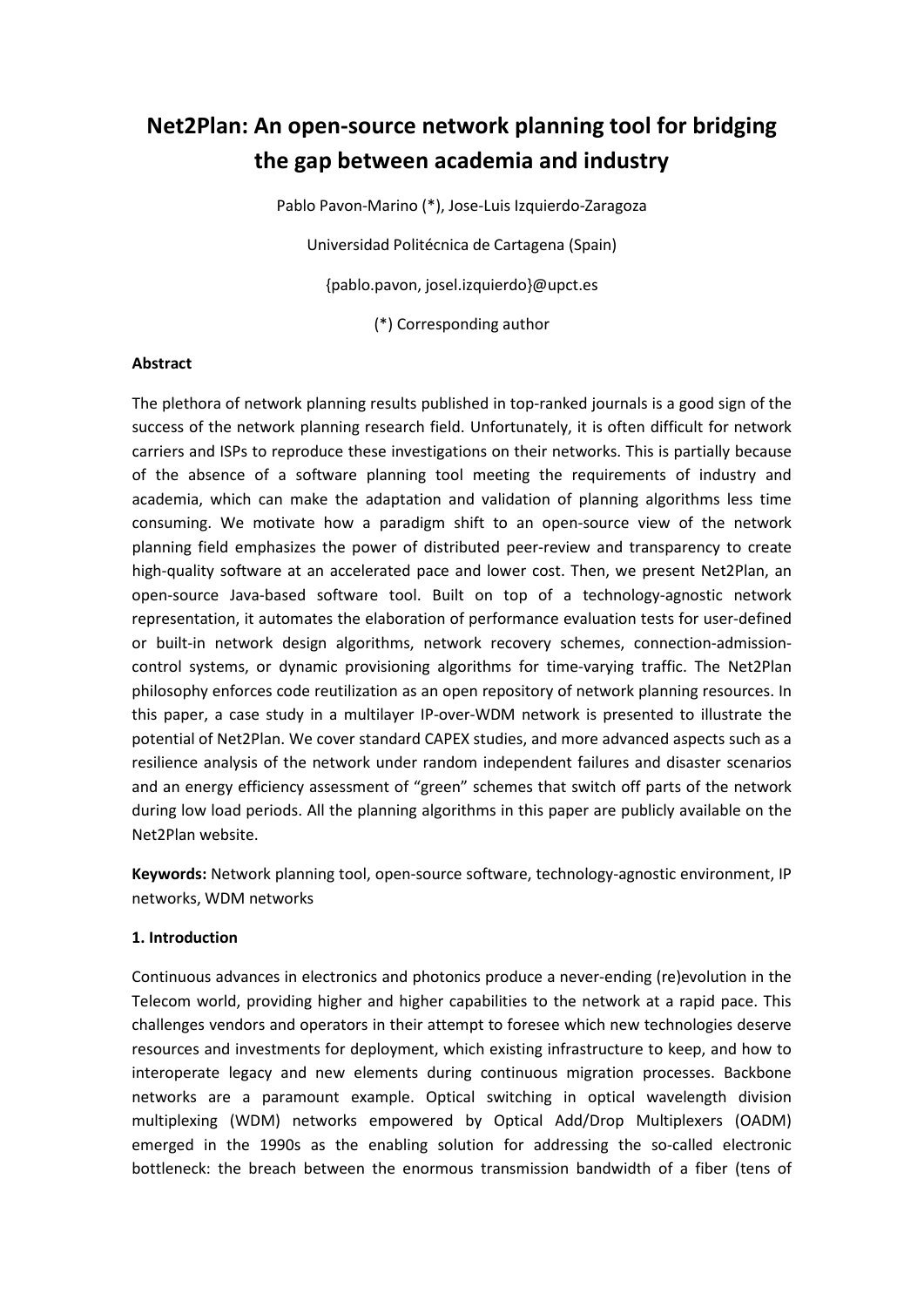Tbps) and the electronic packet processing limits of router line cards (tens/hundreds of Gbps). Backbone networks today are built according to the multilayer concept, where IP/MPLS traffic flows are routed over optically switched lightpaths of typical rates 10/40/100 Gbps, which are in its turn routed over the physical topology comprised of deployed fibers. Multilayer optical networks have stemmed the development of new cross-layer approaches to network planning, combining optimization of the optical and electronic layers. In parallel, there has been a growing interest in network features such as energy-efficiency, dynamic resource provisioning under varying traffic and network resilience under catastrophic failures. All these elements represent fundamental challenges for the network planning community.

Network planning tasks are assisted by software tools, so-called network planning tools. Different network planning tools can be found spanning a wide range of platforms, systems, languages, functionalities and applications. Some of them are oriented to the industry, whereas others are developed by academia for educational and research purposes. On the academia side, researchers investigating novel planning problems commonly need full control of the planning decisions, and develop their algorithms almost from scratch. In contrast, the market of commercial planning tools of IP/MPLS and optical networks is dominated by a set of third-party suites such as Riverbed OPNET NetOne, Cariden MATE Design (acquired by Cisco in 2012), RSoft MetroWAND or WANDL IP/MPLSView and NPAT (acquired by Juniper in 2014). All of them provide a complete set of features to design and analyze networks, without relying on a specific vendor. Simulation of several configuration scenarios, routing schemes, network recovery tests, or traffic load analysis, represent a small subset of those features. Some of them even provide capabilities to automate the configuration of network equipment of different vendors from the network plan.

In this context, the motivation of this work is our perception of a growing gap between the prolific research in network planning for multilayer networks, and the slow pace at which these network planning results are made available to the industry. In our opinion, this is partially caused by the absence of a planning tool that serves as a bridge between industry and academia, making the adaptation and validation of planning algorithms less resource consuming.

## **2. On the role of open-source network planning**

As a research field, network planning is a recurrent hot topic. Year after year, R&D efforts are translated into a large number and variety of contributions. An illustrative example is the following: more than two-hundred works are indexed in IEEEXplore under terms "optical" and "network planning" in the period 2010-2012. In this context, research solutions are continuously undergoing major changes not only in terms of technologies considered, but also in methodologies. Nowadays, cost reduction, security, reliability and sustainability are some of the major drivers.

However, it is often difficult for network carriers and Internet service providers (ISPs) to apply in their networks the prospective studies and investigations found in the literature. On the one hand, network planning proposals from academia usually rely on own-developed software, and its source code is seldom provided (or even documented). Consequently, it is quite timeconsuming for the industry to repeat, compare and reutilize these results. On the other hand,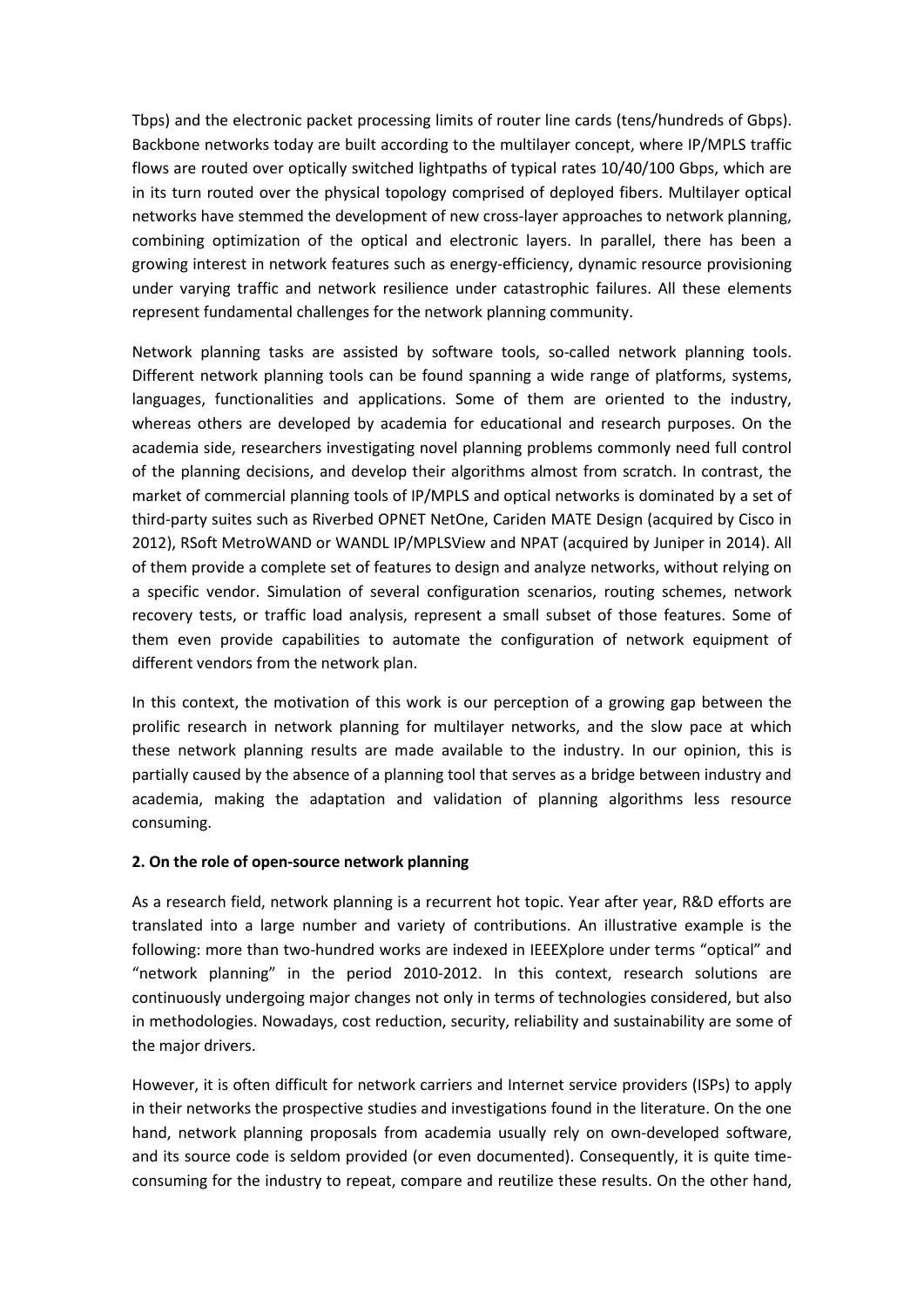commercial tools have the natural incentive to provide support just for mature technologies and protocols for which there is a definite and large market, and have little or no flexibility to integrate new algorithms or test new technologies. Actually, they have evolved into "drag-anddrop" applications, with improved graphical interfaces to ease the production of "standard" planning studies in mature technologies with little effort, relying on non-disclosed heuristics to plan the network. As a side effect, despite of being a decisive element in network planning, the ability of these heuristics to find minimum cost/maximum performance solutions is assumed as a leap of faith. Actually, we believe that commercial tools do not compete in practice in this aspect. As an example, institutions holding academic licenses are sometimes forbidden to publish any study comparing the quality of the results of the (not disclosed) algorithms [1].

We believe that open-source software can have an important role in this context to meet the requirements of both academia and industry. In the real world, no business is static and software changes to suit users' needs are required, and arguably, network planning is not an exception. In general, open-source software is closer to what users actually demand, since those users are able to tweak it to suit their needs. In addition, open-source could be deemed as peer-reviewed, which leads to more reliable and robust software. For example, Internet infrastructure is largely composed of both open-source programs (i.e. DNS) and languages (i.e. HTML).

From our point of view, an open-source view of the network planning world can bring advantages to industry and academia. First, it encourages a large market of early adopters (compared to that for commercial products) who actively help to debug the software. Consequently, open-source software becomes highly robust at a surprisingly early stage of its development. Second, it stimulates the building of code repositories, so that users are able to share their knowledge (i.e. code contributions), and accelerate collaboration cycles (i.e. technology transfer). Third, users are not limited of the vendor's vision, priorities and timetable. Integration of new functionalities it is simply a matter of deploying them. Finally, open-source projects translate into substantial cost savings, since typically do not have a perseat license model.

Following this paradigm, we developed Net2Plan [2]. Net2Plan is an open-source (multilayer) network planning tool, and a repository of planning resources. Net2Plan is not constrained to any specific network technology, and is adaptable to any of them. It allows users to rapidprototype their own algorithms, or use the provided built-in ones. Users can evaluate their designs using either automatic report generation or post-analysis tools for network resilience, connection-admission-control and time-varying traffic resource allocation. Net2Plan enforces code reusability in two ways. The open-source nature enables code reutilization and public validation. The technology-agnostic nature permits reusing algorithms and studies for similar problems appearing in different network technologies. We believe that identifying these similarities permits incorporating well-known results in "old" technologies, to improve and speed-up the development of algorithms for "new" technologies.

# **3. Net2Plan**

Net2Plan is an open-source Java-based software, publicly and freely available to download from its website [2]. It is licensed under the GNU Lesser General Public License (LGPL).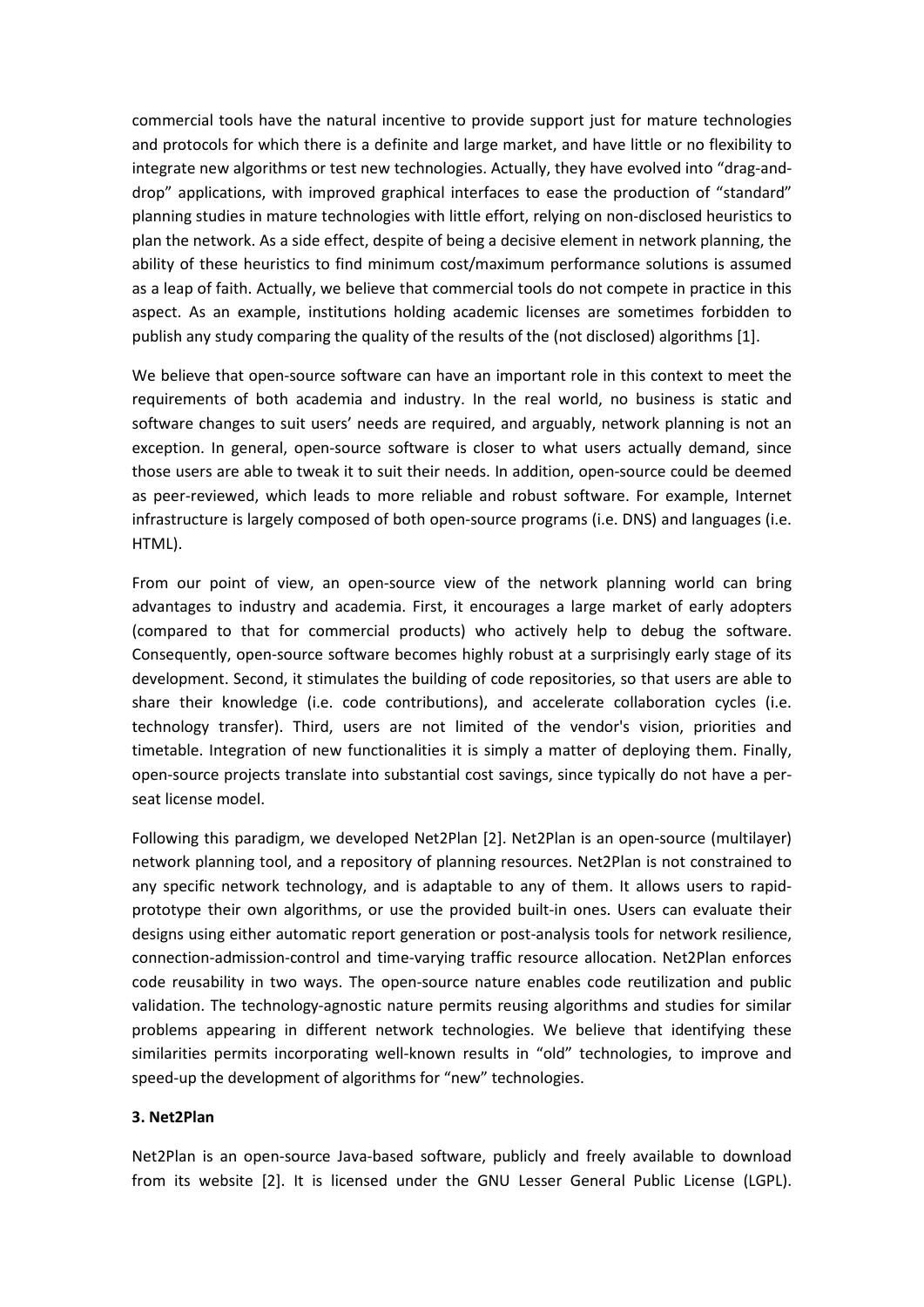Net2Plan has its origins in September 2011, as a resource for network planning courses at Technical University of Cartagena. As a sign of its stability, in 2013 it was used during more than 50 hours of lab work in two undergraduate courses, summing more than 150 students.

Net2Plan is designed with the aim to overcome the barriers imposed by existing network planning tools for two main reasons: (i) users are not limited to execute built-in algorithms, but also can integrate their own algorithms, applicable to any network instance, as Java classes implementing particular interfaces (see Fig. 1), and (ii) Net2Plan defines a network representation, so-called network plan, based on abstract concepts such as nodes, links, traffic demands, routes, protection segments, shared-risk groups and network layers. In addition, technology-specific information can be introduced via user-defined attributes attached to nodes, links, etc. in the network plan. The combination of a technology-agnostic substrate and technology-related attributes provides the required flexibility to model any network technology within Net2Plan.

Net2Plan provides both a graphical user interface (GUI) and a command-line interface (CLI). In either mode, the current version of Net2Plan (0.2.3, March 2014) includes six tools:

- Offline network design: Targeted to execute offline (multilayer) planning algorithms (see Fig. 2). Algorithms based on constrained optimization formulations (e.g. integer linear programs, or ILPs) can be fast-prototyped using the open-source Java Optimization Modeler library (JOM [3]), to interface to a number of external solvers such as GPLK, CPLEX or IPOPT. Algorithms for offline network design should implement *IAlgorithm* interface (see Fig. 1).
- Traffic matrix generation: Assists users in the process of generating and normalizing traffic matrices.
- Resilience simulation: Permits evaluating the availability performance of online protection and restoration algorithms in the network. Provisioning algorithms that react to network failures and reparations, should implement the *IProvisioningAlgorithm* interface (see Fig. 1). Modules that generate failure and reparation events to be consumed by provisioning algorithms should implement the *IResilienceEventGenerator* interface (see Fig. 1).
- Connection-admission-control (CAC) simulation: Targeted to analyze the blocking performance of online provisioning schemes that allocate resources to incoming connections (i.e. on-demand virtual circuit requests). CAC algorithms that react to connection requests, should implement the *ICACAlgorithm* interface (see Fig. 1). Modules that generate connection requests to be consumed by CAC algorithms should implement the *IConnectionEventGenerator* interface (see Fig. 1).
- Time-varying traffic simulation: Permits evaluating the performances of online algorithms that react to traffic variations (e.g. traffic rerouting schemes). Allocation algorithms that react to variations in the traffic demands (e.g. used in the time-varying traffic simulation tool), should implement the *ITrafficAllocationAlgorithm* interface (see Fig. 1). Modules that generate time-varying traffic events to be consumed by provisioning algorithms should implement the *ITrafficGenerator* interface (see Fig. 1).
- Reporting: Net2Plan permits the generation of built-in or user-defined reports, from any network design. The report generation tool is integrated within all the previous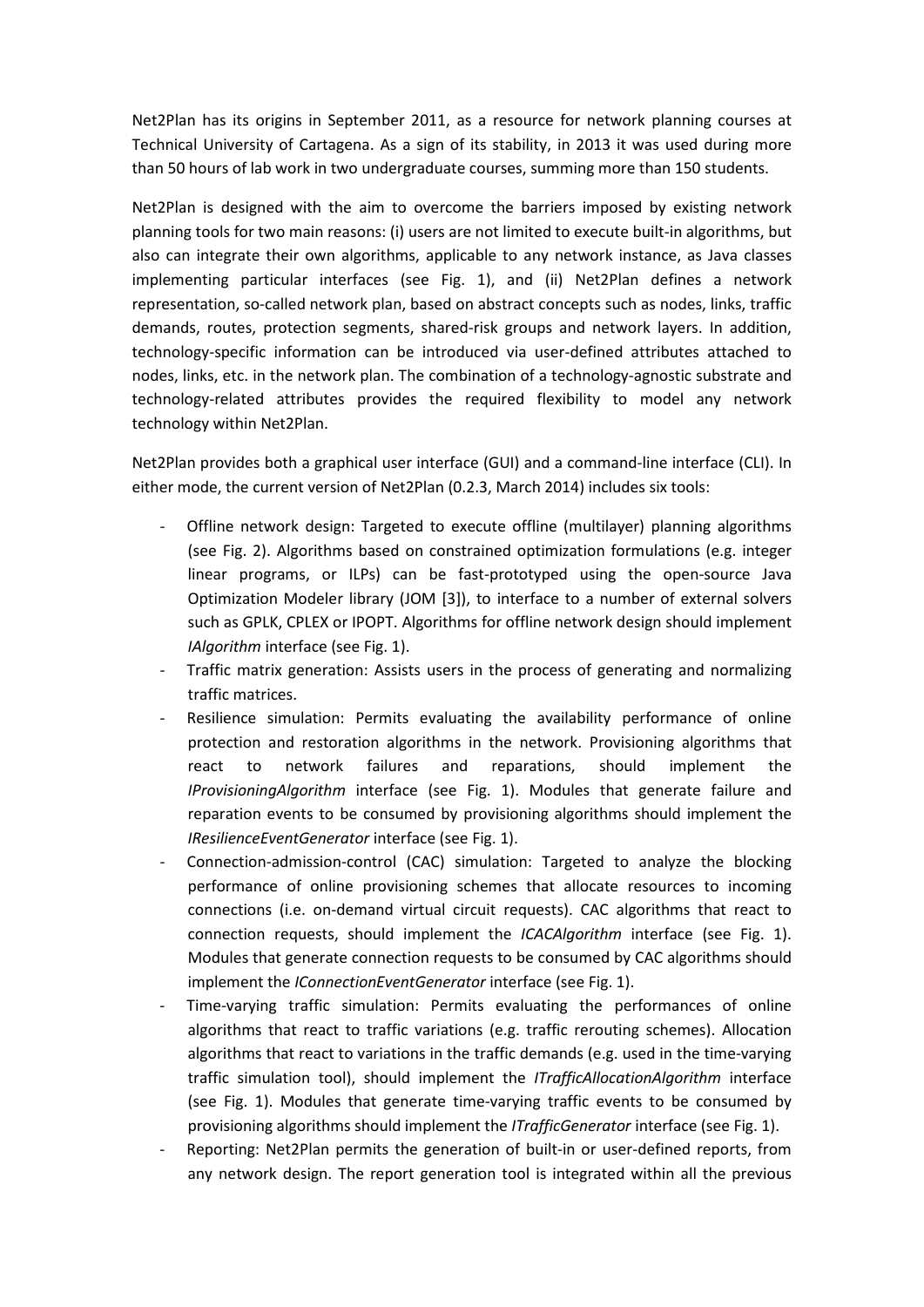functionalities, so that it is possible to create reports collecting performance measures in any of these aspects. Reports should implement the *IReport* interface (see Fig. 1).

We recall that every algorithm, report, event generator, and provisioning/allocation algorithm in Net2Plan can be either built-in (from the repository [2]) or user-made. We refer the reader to [2] for fully-detailed information regarding Net2Plan functionalities.

# **3.1. Benefits, shortcomings and roadmap**

To the best of the authors' knowledge, Net2Plan is the only open-source network planning tool with the complete set of features described, built up over a technology-agnostic philosophy, and open interfaces to develop technology-specific extensions. Net2Plan enforces a collaborative framework to share research works and speed-up their application to operational networks. Nonetheless, industry might be reluctant to use Net2Plan, or any other open-source tool, for different reasons. Two main concerns are identified: confidentiality and technical support. Our licensing model (LGPL) addresses the first issue, stimulating technology-transfer. In LGPL software, commercial modifications and algorithms in Net2Plan are possible, and not forced to be open-source. Regarding to technical support, many open-source companies follow a dual-licensing model, where commercial support contracts are offered to customers. Instead, we believe that community participation is a critical success factor for any opensource project, and Net2Plan may evolve into a collaboration platform, connecting people and information within an online ecosystem, for example, including a forum and a bug tracker.

On the teaching and training side, Net2Plan promotes self-learning, and provides an evergrowing documentation, including e.g. video tutorials or teaching materials [2]. As a teaching resource, students and practitioners can use Net2Plan to examine the planning of particular technologies. Net2Plan is also a valuable resource for courses concentrating on network optimization concepts and transversal network planning skills, avoiding an in-depth study of technologies apparently different. In fact, this training strategy was already proposed by Doshi *et al.* [4] more than a decade ago.

However, compared to commercial tools, Net2Plan still has a long road ahead and some lacks should be addressed in the future. On the one hand, all commercial tools provide a powerful GUI for users' interaction. Features such as multilayer visualization or chart generation, combining data from multiple sources, are to be implemented. On the other hand, emergence of software defined networking (SDN) paradigm and initiatives like OpenDaylight [5] may represent a clear opportunity to develop extensions to evolve into an in-operation network planning tool, providing interaction with equipment and network management systems (NMS).

# **4. Case study: Designing an IP-over-WDM network**

In this section, we present a complete real-world case study based on the planning and evaluation of a multilayer IP-over-WDM network. The planning results provided cover both classical problems for which state-of-the-art algorithms have been used (or reutilized with some variations), together with quite novel algorithms and recent studies. All the algorithms are publicly available in [2]. In our opinion, the main contribution is not the scientific value of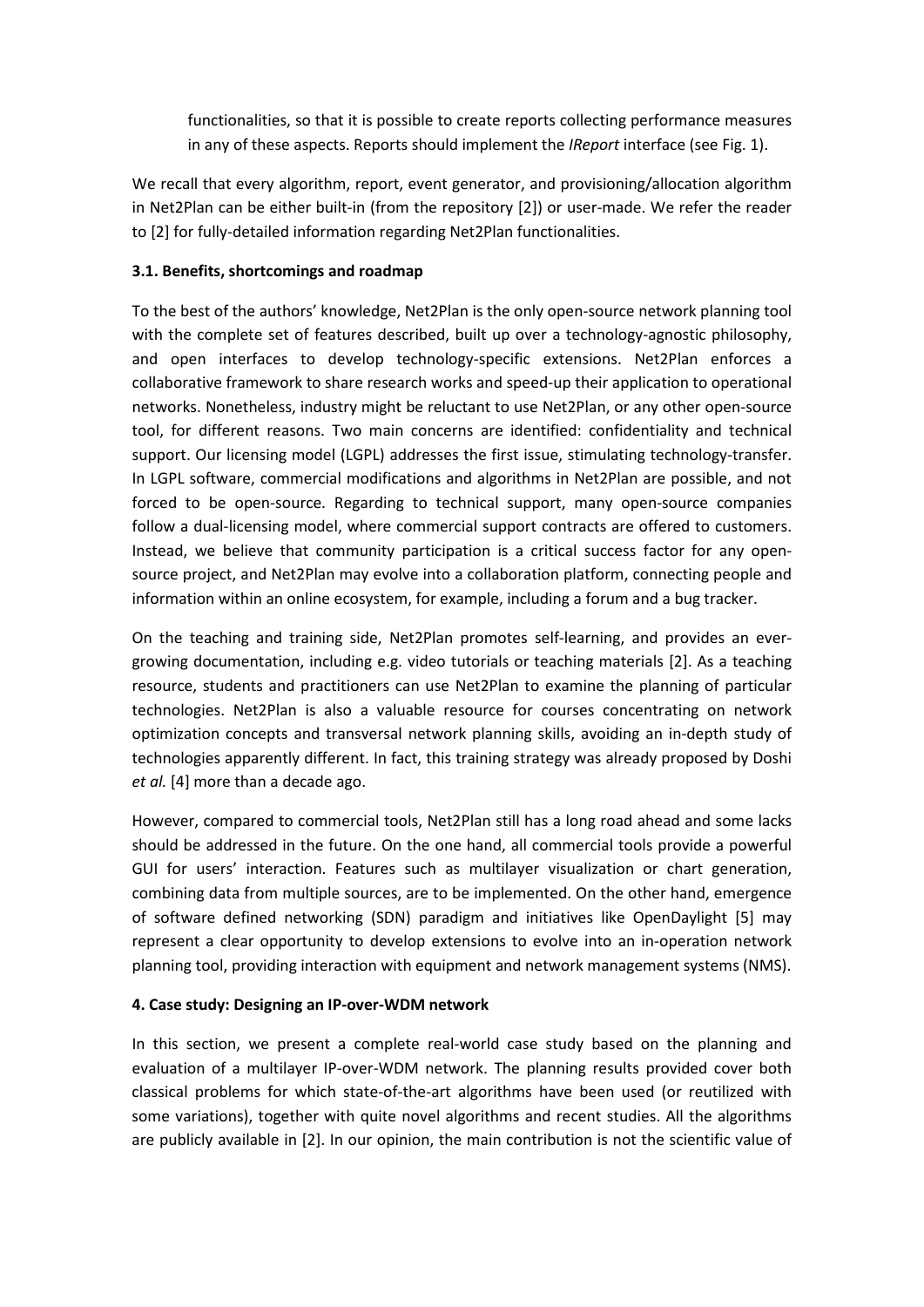algorithms and results, but to illustrate the advantages that open-source and technologyagnostic tools like Net2Plan could provide to the network planning field.

In our case study, we focus on a vertically integrated operator owning an IP-over-WDM multilayer network, using as a model the well-known 14-node 42-link NSFNET network and a reference IP end-to-end traffic matrix [6]. In this context, IP routers with grooming capabilities are connected via a virtual topology of 40 Gbps lightpaths, optically switched by OADM equipment. To guarantee network survivability under single fiber link failures, each lightpath is realized as two link-disjoint routes (primary and backup), according to a 1+1 protection scheme, transparently to the IP layer. The maximum reach of a lightpath (primary or backup) is limited to 2800 km, which is consistent with the transparent reach of modern coherent optical modulations [7]. Lightpaths exceeding this distance need to go through regenerators located at nodes, which also permit wavelength conversion. Finally, the IP traffic engineering is governed by the OSPF protocol with statically fixed weights for each link (1+1 lightpath pair).

# **4.1 Modeling an IP-over-WDM network within Net2Plan**

IP-over-WDM networks are modeled using a two-layer network representation. The (upper) IP layer has a set of electronic traffic demands defined by the IP end-to-end traffic matrix. This traffic is routed over a set of links, one per lightpath. The multilayer concept makes each link in the upper layer (lightpath) become a demand at the lower (optical) layer. Then, lightpaths are routed at the lower layer over the given set of fibers (links), being their route the routing and wavelength assignment (RWA). The IP-over-WDM technology-specific attributes in this network representation are as follows. For fiber links (links at the lower layer), we introduce the attribute "numWavelengths" to represent the number of WDM channels available (in this work, we assume 80 channels per fiber); for working and protection lightpaths (represented by routes and protection segments, respectively), we introduce the attributes "seqWavelenghts", a vector with the wavelengths used in each traversed fiber, and "seqRegenerators" a vector indicating with 1/0 values whether or not a regenerator (or wavelength converter) is installed in each traversed node. Lightpaths have two attributes: (i) "linkWeight" as the OSPF weight at the IP layer, (ii) "capacity" given by its nominal rate (40 Gbps). We use the Net2Plan libraries *IPUtils* and *WDMUtils* to check the validity of the attributes (i.e. two lightpaths cannot use the same wavelength in the same fiber). These libraries have been developed to ease the fastprototyping of algorithms in IP-over-WDM networks.

## **4.2 Offline network planning: CAPEX estimations**

In our case study, the network operator has a traffic demand of a volume proportional to the reference traffic matrix [6]. In year 2014, the total traffic volume will be 1 Tbps, and forecasts estimate a compound annual growth rate (CAGR) of 20%. In this section, we describe a multilayer network design algorithm (algorithm NDA-1 in Table 1) devised to plan and allocate the resources at the IP and optical layers for a given year, minimizing the capital expenditures (CAPEX) cost of the network. The CAPEX cost considered is composed of a fixed cost per lightpath (given by the cost of the transponder, the slot card and short-reach interface in the routers), and a cost per optical regenerator equipment, being 60.68 and 5.17 monetary units, respectively (data obtained from [8]). The design is considered valid if two extra constraints are met: lightpath utilization must be below 50%, and IP traffic cannot suffer an end-to-end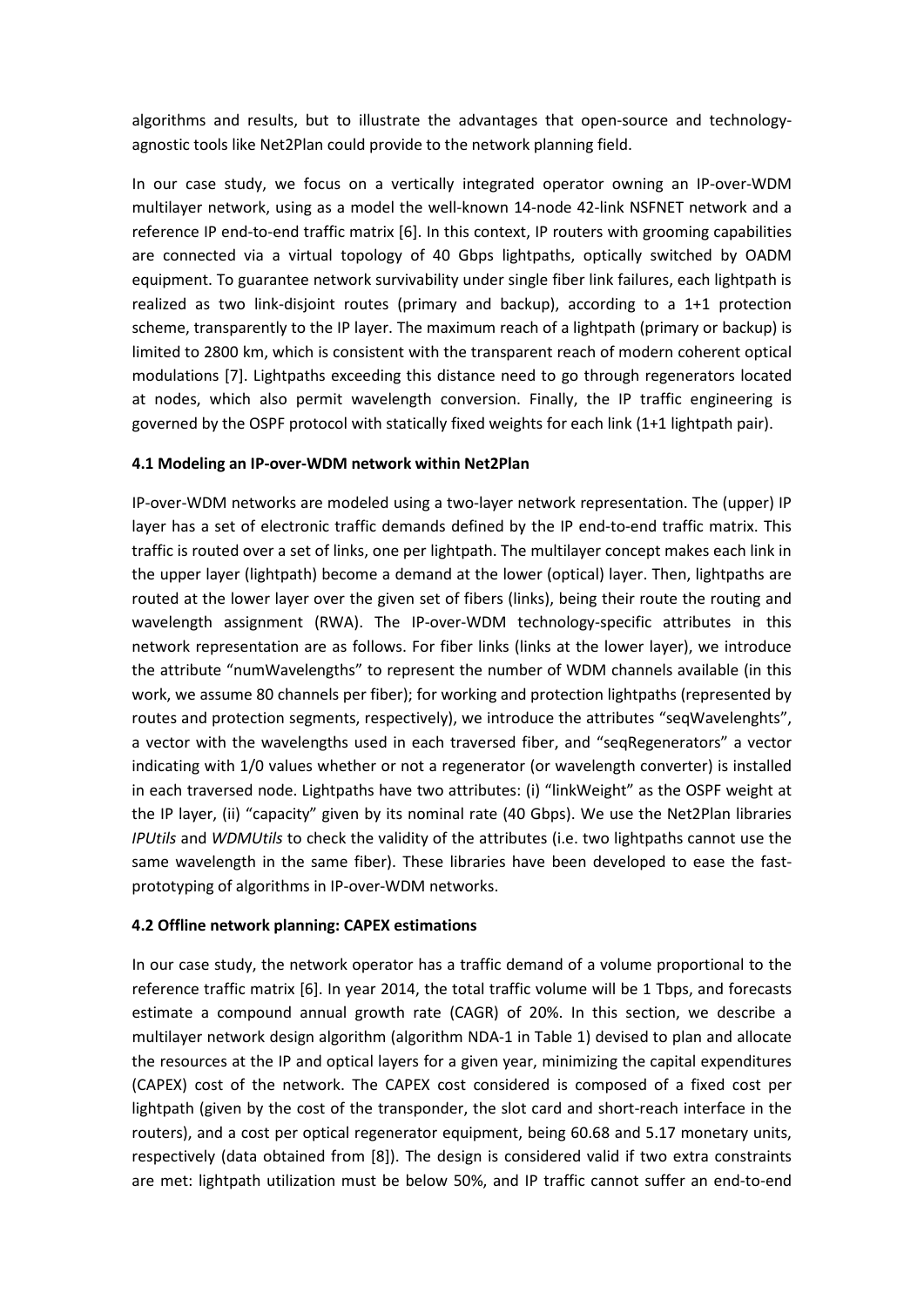propagation delay higher than 50 ms (a typical value for maximum inter-PoP delay in the continental USA [9]). In NSFNET, the distance between the two farthest nodes is equal to 4500 km, which is roughly equivalent to 22.5 ms.

To the best of the authors' knowledge, the multilayer problem variant described has not been addressed yet in the literature. Still, it has been selected on purpose as a combination and variation of several previously addressed complex planning problems. In this respect, what follows is a high-level description of the planning algorithms devised, emphasizing how existing algorithms have been reused, modified and chained in Net2Plan. Full details together with the source code can be found in the examples repository in [2].

Algorithm NDA-1 decomposes the problem into two sub-problems addressed by two algorithms NDA-1.1 and NDA-1.2. First, NDA-1.1 is an RWA algorithm to find a 1+1 protected full-mesh virtual topology fulfilling the aforementioned design constraints. The algorithm is based on an ILP formulation, modeled with the JOM library [3], which optimally minimizes CAPEX. Then, algorithm NDA-1.2 is used to modify the previous design, adding traffic grooming to the picture by varying the OSPF weights, and potentially eliminating some lightpaths. The basic idea is to find a valid OSPF routing, which has feasible link utilizations and end-to-end delays, while iteratively lightpaths are removed, in descending order of cost, from the solution coming from NDA-1.1.

Determination of the optimal setting of OSPF weights is a classical traffic engineering problem, and several algorithms have been proposed to address it. Algorithm NDA-1.2 reutilizes a Java implementation of the state-of-the-art IGP-WO algorithm [10], based on the tabu-search meta-heuristic. The worst lightpath utilization, plus a penalization when end-to-end delay constraints are violated, is used as the new fitness function.

The multilayer algorithm developed allows creating CAPEX forecasts for the coming years, as shown in Fig. 3. Our algorithm could not find solutions carrying 100% of the traffic after year 2025, determining that a major network upgrade (i.e. light up more fibers) would be required at that time to satisfy the expected traffic demand.

| <b>Stage</b>   | Code          | <b>Description</b>                             | Java class                                 |  |  |
|----------------|---------------|------------------------------------------------|--------------------------------------------|--|--|
| <b>Network</b> | NDA-1         | IP over WDM multilayer algorithm               | TCFA IPoverWDM OSPFAndVTDE2eDelayLimit     |  |  |
| design         | $NDA-1.1$     | algorithm<br>with<br><b>RWA</b><br>regenerator | CFA WDM RWARPP                             |  |  |
|                |               | placement                                      |                                            |  |  |
|                | $NDA-1.2$     | IGP-WO algorithm for setting the OSPF          | FA OSPF IGPWOVariation                     |  |  |
|                |               | weights enforcing traffic grooming             |                                            |  |  |
| <b>Network</b> | $R-1$         | <b>Report Availability</b>                     | Report_availability                        |  |  |
| resilience     | $R-2$         | <b>Report Disaster Vulnerability</b>           | Report disasterVulnerability               |  |  |
| analysis       | FRGA-1        | Failure/Reparation event generator             | NRSim EG exponentialSRGFailureGenerator    |  |  |
|                | NRA-1         | Provisioning algorithm (Protection)            | NRSim_AA_genericProtectionSegmentAlgorithm |  |  |
|                | <b>NRA-2,</b> | Provisioning algorithm (Restoration)           | NRSim AA WDM pathRestoration               |  |  |
|                | NRA-3         |                                                |                                            |  |  |
| Energy-        | TVGA-1        | Time-varying traffic generation algorithm      | TVSim EG activityFunction                  |  |  |
| efficiency     | TVAA-1        | Time-varying traffic allocation algorithm      | TVSim_AA_OSPF_switchOffLinkFixedWeight     |  |  |
| analysis       |               |                                                |                                            |  |  |

Table 1. Java classes used in the case study. All the code is included in the Net2Plan repository and/or shipped with Net2Plan release.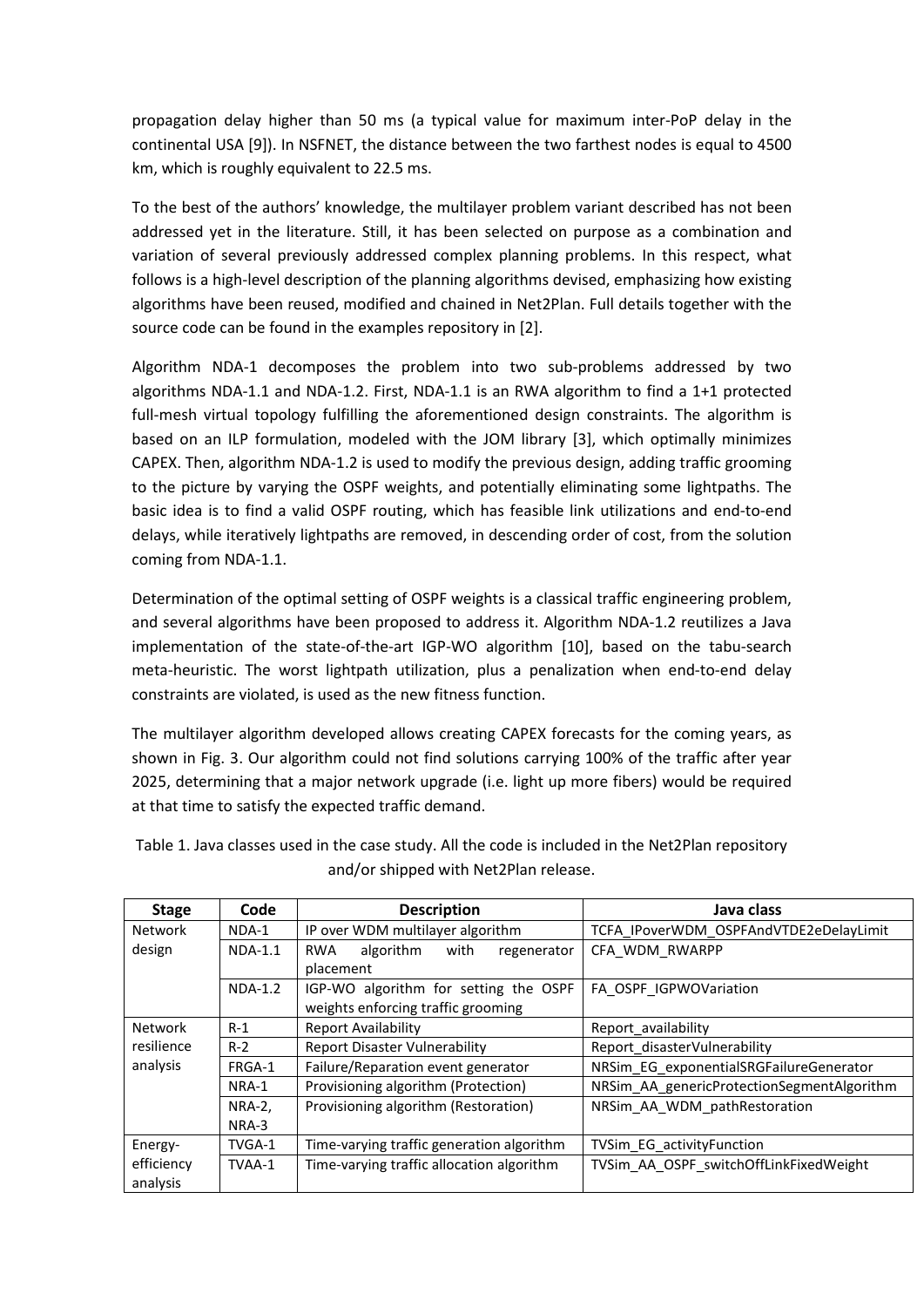#### **4.3 A study of the network availability versus cost for different recovery systems**

As a starting point, the operator considered the 1+1 scheme as a simpler and faster recovery system. However, he is willing to quantify if more flexible restoration schemes can improve cost and availability performances. Now, the operator is interested in evaluating three options for recovering lightpaths from failures: the 1+1 lightpath protection scheme already described, and lightpath restoration in two modes: path mode and sub-path mode [11]. Under restoration mode, each lightpath only reserves a primary route during set-up, ignoring the original backup 1+1 information. Upon failures, backup routes will be searched for by an i.e. GMPLS control plane. In the path mode, the restoration route is the shortest one (in km) with at least one idle channel in each traversed fiber. Upon route selection, wavelengths and regenerators are jointly assigned. In the sub-path mode, restoration is initiated by the node right before the failing link, following a fast-reroute scheme similar to the one employed in MPLS networks. In any restoration mode, when the primary route becomes active again, the lightpath route is reverted.

The operator is interested in assessing the three alternatives in two failure scenarios: (i) a standard scenario where failures can occur randomly over bidirectional fiber ducts, and (ii) a catastrophic multiple-failure scenario, where geographically close links and nodes suffer a simultaneous breakdown, i.e. because of natural disasters.

#### **Independent failure scenario**

Net2Plan resilience tools and reports are based on the *shared risk group* (SRG) concept. A SRG is a set of links and/or nodes assumed to share a potential cause of malfunction. Users can define the SRGs in the network, according to their identification of the resources that are subject to fail. For each SRG, the mean time to fail (MTTF) and mean time to repair (MTTR) information is provided. In our case study, one SRG is defined for each bidirectional fiber link. We use conservative standard MTTF and MTTR figures (8748 and 12 hours, respectively) which correspond to an average of one failure per year, with 12 hours of reparation time.

The operator is interested in evaluating the trade-off between performance and cost for the three recovery systems. On the performance side, we use as a figure the worst lightpath availability, where availability is defined as the fraction of time in which a resource is operative. On the cost side, we assume the 1+1 protection scheme requires twice the lightpath equipment, without considering regenerators, since backup routes are known and resources are allocated in advance, allowing negligible switching times. In contrast, restoration schemes compute backup routes according to the network state, and resources can be shared among lightpaths. Here, the operator is forced to place a sufficient number of regenerators at the nodes so that restoration routes can, with a sufficiently large probability, find available regenerators if needed.

We use two different Net2Plan functionalities to explore the performance versus cost tradeoff. First, the *resilience simulation tool* is used to run an event-driven simulation of the network operation, where failure and reparation events randomly occur in the SRGs according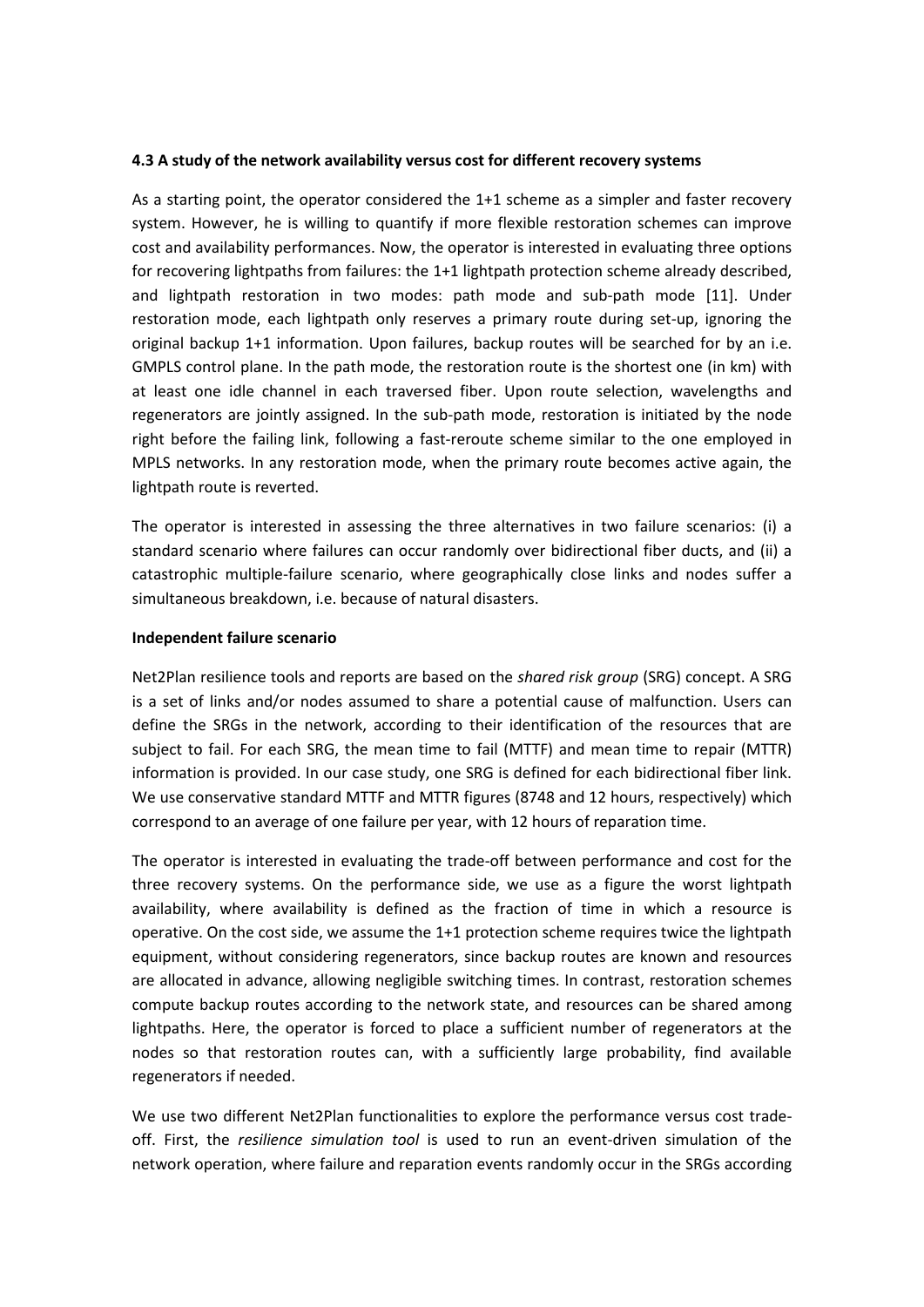to the MTTF/MTTR figures defined (failure/repair generator algorithm FRGA-1 in Table 1). The tool automates this type of test, for any recovery scheme. The recovery schemes have been implemented in the algorithms indexed as NRA-1 (1+1 protection), NRA-2 (path restoration) and NRA-3 (sub-path restoration) in Table 1. In our case, we simulated 1 million failure/reparation events, with a transitory period of 100000 events. The tool collects several metrics, including per-demand (i.e. lightpath in our case) availability. On the other hand, technology-dependent metrics are collected within NRA-2 and NRA-3. In particular, we are interested in the maximum number of regenerators allocated into each node throughout the simulation. We assume that this is the number of regenerators required to have a negligible probability of regenerator exhaustion.

Besides the resilience simulation tool, Net2Plan offers an *availability report* (R-1 in Table 1), as a second functionality suitable for our case. Given a network design (i.e. optical layer) and a recovery scheme (i.e. NRA-1, NRA-2 and NRA-3), several availability metrics are estimated. The report enumerates all possible single and double SRG failures (all other failure states, i.e. triple or quadruple, are assumed not to occur), computes their probability of occurrence, and obtains the resulting network state applying the given resilience algorithm.

Results are shown in Fig. 3 and Table 2. In Fig. 3, we observe that the cost of the two lightpath restoration modes is quite similar, being the sub-path scheme slightly more expensive. On the contrary, the difference with the 1+1 protection scheme is significant. Since it requires twice the lightpath equipment, which is the main contribution to the total cost, this alternative is the costly option, neglecting the discrepancy in number of regenerators.

Table 2 illustrates the worst-case lightpath availability performance for three different years for all three recovery schemes. As can be seen, five-nine availability (~5 minutes downtime per year) is provided by the two restoration schemes. Conversely, the 1+1 protection scheme has significantly worse availability, since it cannot recover lightpaths suffering from failures affecting both their primary and backup routes. As a conclusion, while the 1+1 protection scheme is a simpler and faster recovery system, lightpath restoration schemes are desirable since they are able to improve both cost and availability performances.

| Metric                                                  | Recovery scheme      |            | Year    |         |         |  |
|---------------------------------------------------------|----------------------|------------|---------|---------|---------|--|
|                                                         |                      |            | 2014    | 2020    | 2025    |  |
|                                                         | $1+1$                | Report     | 99.724% | 99.721% | 99.724% |  |
| lightpath<br>Worst-case<br>the<br>availability<br>under |                      | Simulation | 99.721% | 99.714% | 99.716% |  |
| bidirectional<br>fiber<br>duct                          | Path restoration     | Report     | 99.999% | 99.999% | 99.999% |  |
| model                                                   |                      | Simulation | 99.999% | 99.999% | 99.999% |  |
|                                                         | Sub-path restoration | Report     | 99.999% | 99.999% | 99.999% |  |

## Table 2. Resilience metrics for different failure scenarios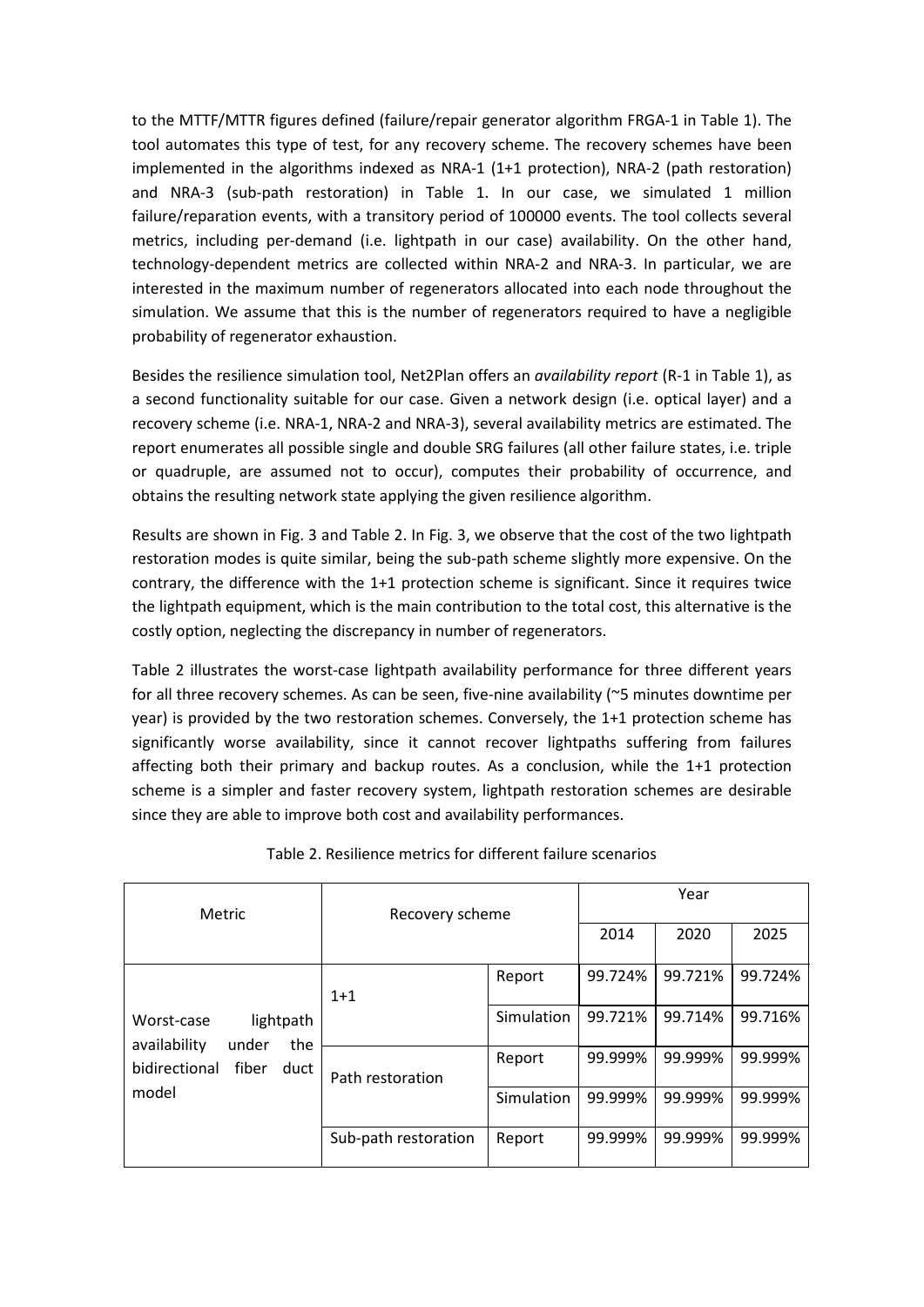|                            |                      | Simulation | 99.999% | 99.999% | 99.999% |
|----------------------------|----------------------|------------|---------|---------|---------|
|                            |                      |            |         |         |         |
|                            | $1+1$                |            | 80.60%  | 81.12%  | 82.09%  |
| Average surviving traffic  |                      |            |         |         |         |
| under the disaster failure | Path restoration     |            | 85.71%  | 85.71%  | 85.71%  |
| model                      |                      |            |         |         |         |
|                            | Sub-path restoration |            | 85.71%  | 85.71%  | 85.71%  |
|                            |                      |            |         |         |         |

# **Tests for multiple (disaster) failures**

A growing interest exists in the networking community to assess the network vulnerability under unfortunate disasters provoking multiple failures. For these cases, complete network recovery is considered an unreachable target, and the interest shifts to evaluate which recovery schemes allows a larger portion of the traffic to survive. Net2Plan offers the disaster network vulnerability built-in report (R-2 in Table 1), suitable for this purpose. The set of multiple failure scenarios is defined via SRGs. Then, the report estimates, for a given recovery scheme, the fraction of network traffic that survives in each case. In our case study, the operator uses the information in [12] to identify a set of 14 potential node-centric multiplefailures (SRGs) that may occur, which also may include some geographically close links. Table 2 shows, for each recovery scheme, the fraction of surviving traffic averaged among the possible disaster-failures considered. As can be seen, restoration schemes show their clear strength in this aspect, thanks to their flexibility to decide the backup routes upon failure detection.

## **4.4. Energy-efficiency analysis**

It is well-known that traffic in backbone networks fluctuates following a daily pattern [13]. Peak traffic is observed during working hours, traffic volumes drop at early-morning, evening and weekends. As the final stage of the study, the operator is interested in a prospective evaluation of the potential power-consumption savings obtained if these traffic patterns were exploited, by selectively switching to sleeping state low-loaded lightpaths, letting OSPF automatically reroute the traffic.

Several techniques have been proposed in recent years under the umbrella of the so-called *green networking*. Here, the operator considers the proposal in [13], based on a network controller unit (NCU) that uses traffic information to decide every 5 minutes which lightpaths to put into sleep mode. OSPF weights are never modified in order to maximize routing stability, and the maximum lightpath utilization is limited to 80%. Note that this threshold is less conservative than the 50% utilization figure used for static planning, but it may be acceptable for dynamic scenarios.

The *Time-varying traffic simulation* tool is used in this section to perform the energy-efficiency study. This tool runs a simulation where traffic varies according to a traffic generation algorithm, and network reactions are planned by an allocation algorithm. In our case, algorithm TVGA-1 governs the traffic generation, and TVAA-1 the allocation (see Table 1). In TVGA-1, end-to-end traffic depends on the *activity factor* of each node (considering the node time zone) like in [14]. Early-morning and evening traffic is 30% of the peak values, and on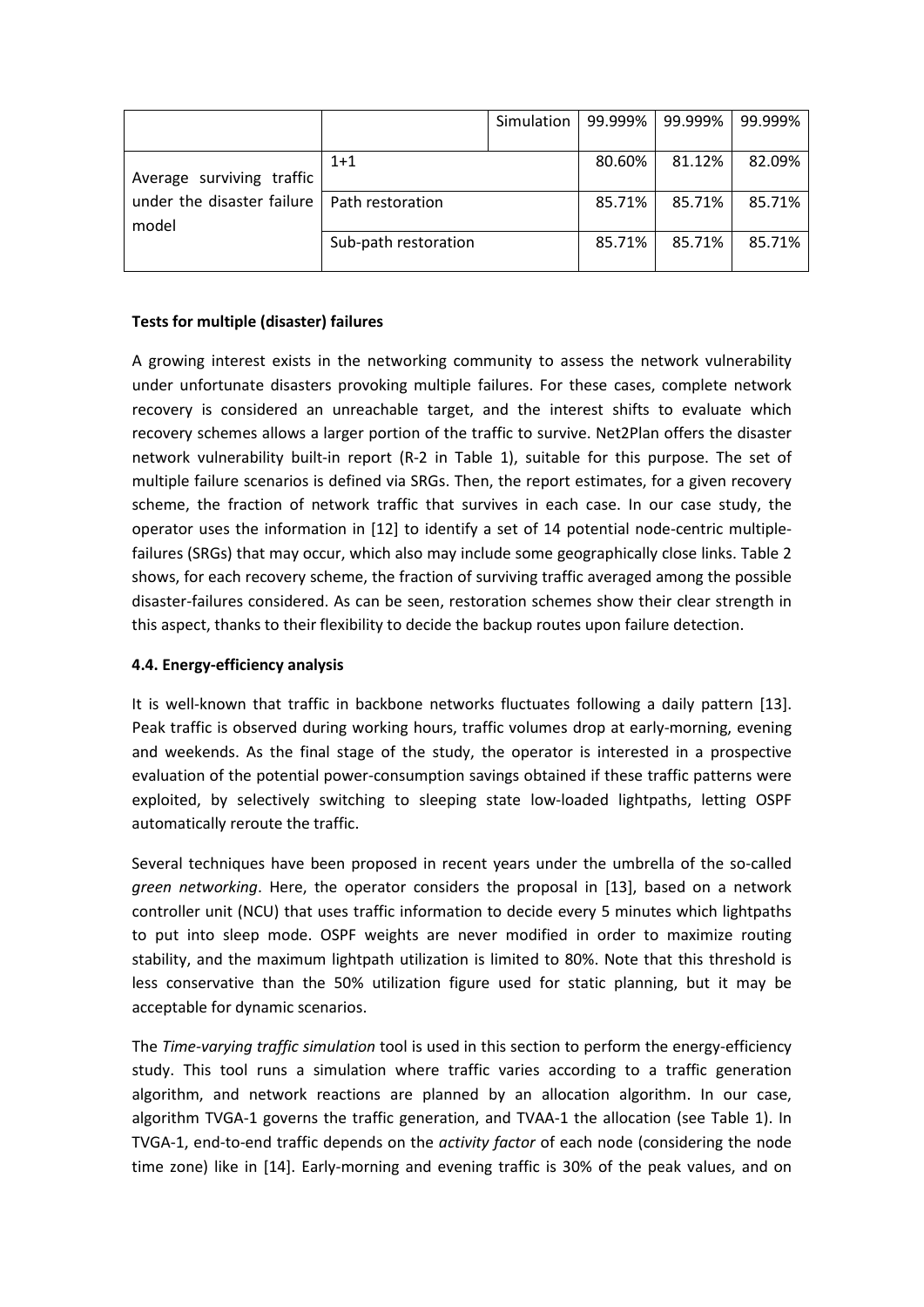weekends the peak value is 50% of that on working days. A Gaussian randomness is added to each demand with a typical deviation of 5% of its traffic. The TVAA-1 algorithm allocates resources according to the proposal in [13] described above.

Fig. 4 plots the comparative power consumption figures obtained by applying or not the "green mode" in the network with 1+1 protection scheme, simulated for one month of real time. Power consumption is assumed to be independent of the traffic load, but negligible for devices in "green mode", and is computed considering only consumption of lightpath equipment (slot cards, short-reach interfaces, transponders) and regenerators, according to the model in [8] (948 and 100 W, respectively). Results show that roughly 50% power savings are achieved at every load (e.g. a reduction of 485 kW would be expected in year 2025).

# **5. Conclusions**

In this paper, we motivate how open-source network planning tools would help to translate, at an accelerated pace and lower cost, research efforts from academia into real-world implementations by the industry. Then, we present Net2Plan, an open-source network planning tool. For researchers, we see Net2Plan as a valuable resource for easing the development and evaluation of novel schemes for offline network design, network recovery, connection-admission-control and dynamic network provisioning. Industry and academia can also benefit from the rapid-prototyping of planning algorithms that Net2Plan enforces. In addition, the Net2Plan philosophy promotes the creation of open repositories containing planning results that can strengthen the link between academia and industry. Our experience using Net2Plan as a teaching and training resource is highly positive. Teaching materials specifically devoted for network planning courses can be found in [2], together with a repository of algorithms and network planning resources. The paper includes a complete case study for a multilayer IP over WDM network, to show the functionalities of Net2Plan and its flexibility to model complex network technologies. Net2Plan has been successfully used for researching in other technologies like online provisioning algorithms for flexi-grid optical networks (see [15] and Net2Plan repository [2]). The application of Net2Plan to highly-dynamic scenarios like wireless sensor networks is considered a promising line of work.

## **Acknowledgements**

This research was partially supported by the Spanish project grant TEC2010-21405-C02- 02/TCM (CALM) and the FPU predoctoral fellowship program of the Spanish Ministry of Education, Culture and Sport (reference no. FPU12/04571). It was also developed in the framework of project "Programa de Ayudas a Grupos de Excelencia de la Región de Murcia" funded by F. Séneca (Plan Regional de Ciencia y Tecnología 2007/2010).

## **References**

[1] Riverbed Technology, "University Research Program Requirements" [Online]. Available: http://media-

cms.riverbed.com/documents/University+Program+for+Research+Requirements.pdf [Last Accessed: April 2014]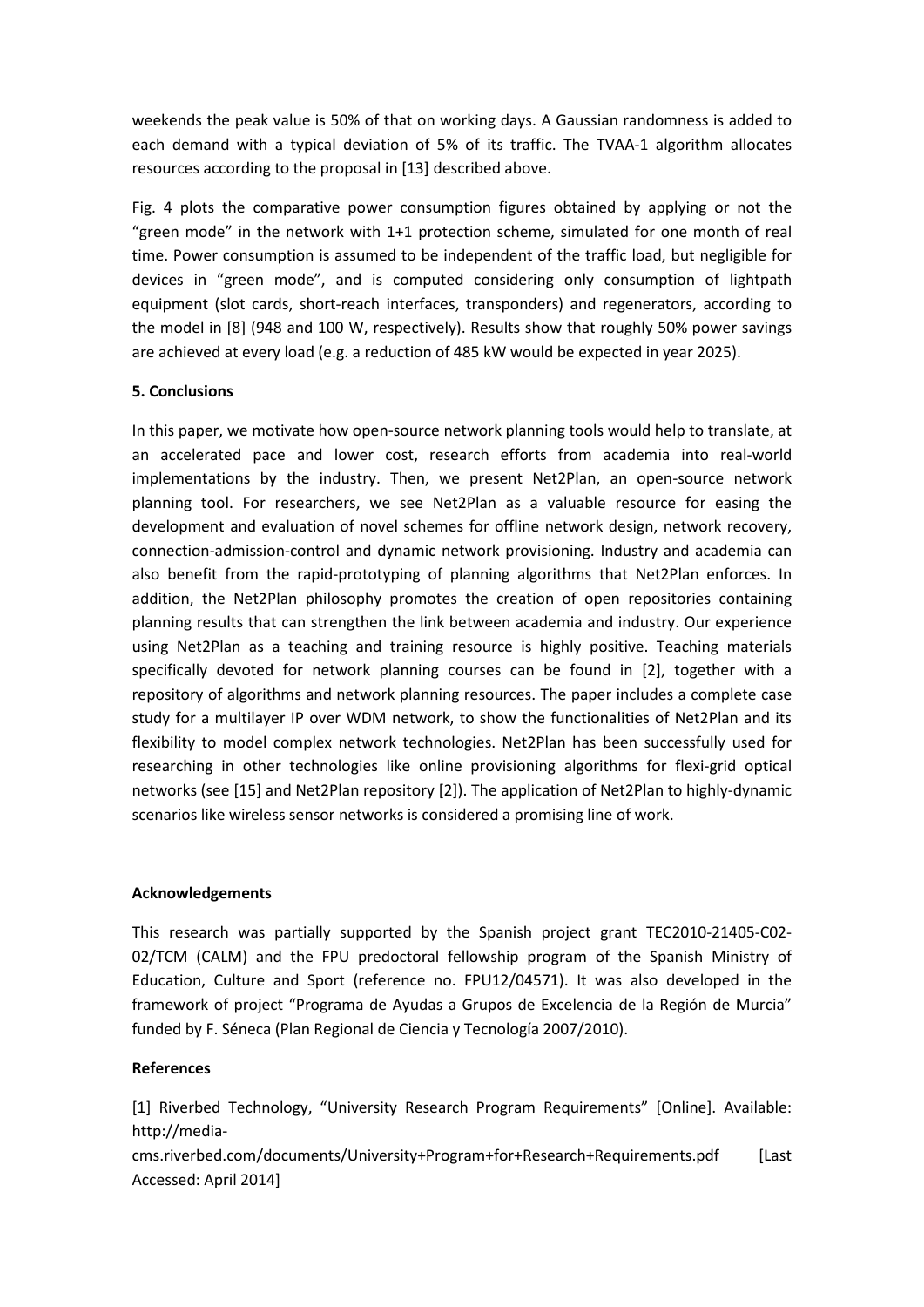[2] Net2Plan – The open-source network planner [Online]. Available: http://www.net2plan.com/ [Last accessed: April 2014]

[3] JOM – Java Optimization Modeler [Online]. Available: http://ait.upct.es/~ppavon/jom/ [Last accessed: April 2014]

[4] B. Doshi, P. Harshavardhana, "Broadband network infrastructure of the future: roles of network design tools in technology deployment strategies," *IEEE Communications Magazine*, vol. 36, no. 5, pp. 60-71, May 1998.

[5] OpenDaylight Project [Online]. Available: http://www.opendaylight.org/ [Last accessed: April 2014]

[6] R. Ramaswami, K.N. Sivarajan, "Design of Logical Topologies for Wavelength-Routed Optical Networks," *IEEE Journal on Selected Areas in Communications*, vol. 14, no. 5, pp. 840-851, June 1996.

[7] A. Nag, M. Tornatore, B. Mukherjee, "On the effect of channel spacing, launch power, and regenerator placement on the design of mixed-line-rate optical networks", *Optical Switching and Networking*, vol. 10, no. 4, pp. 301–311, November 2013.

[8] A. Bianco, E. Bonetto, F. Musumeci, A. Pattavina, M. Tornatore, "CapEx/OpEx Evaluation of Circuit vs Packet Switched Optical Networks," in *Proceedings of the 17th International Conference on Optical Networking Design and Modeling* (ONDM 2013), April 2013.

[9] A. Nucci, K. Papagiannaki, *Design, measurement and management of large-scale IP networks*, Cambridge University Press, 2009.

[10] B. Fortz, M. Thorup, "Internet traffic engineering by optimizing OSPF weights", in *Proceedings of the 19th Annual Joint Conference of the IEEE Computer and Communications Societies* (INFOCOM 2000), March 2000.

[11] J. Wang, L. Sahasrabuddhe, B. Mukherjee, "Path vs. Subpath vs. Link Restoration for Fault Management in IP-over-WDM Networks: Performance Comparisons Using GMPLS Control Signaling," *IEEE Communications Magazine*, vol. 40, no.11, pp. 80-87, November 2002.

[12] M. Farhan-Habib, M. Tornatore, M. De-Leenheer, F. Dikbiyik, B. Mukherjee, "Design of Disaster-Resilient Optical Datacenter Networks," *Journal of Lightwave Technology*, vol. 30, no. 16, August 2012.

[13] R. Bolla, R. Bruschi, A. Cianfrani, M. Listanti, "Enabling Backbone Networks to Sleep," *IEEE Network*, vol. 25, no. 2, pp. 26-31, March-April 2011.

[14] J. Milbrandt, M. Menth, S. Kopf, "Adaptive Bandwidth Allocation: Impact of Traffic Demand Models for Wide Area Networks," University of Würzburg, Germany, Report No. 363, June 2005.

[15] J.L. Izquierdo-Zaragoza, P. Pavon-Marino, M.V. Bueno-Delgado, "Distance-adaptive online RSA algorithms for heterogeneous flex-grid networks," in *Proceedings of the 18th International Conference on Optical Network Design and Modeling* (ONDM 2014), May 2014.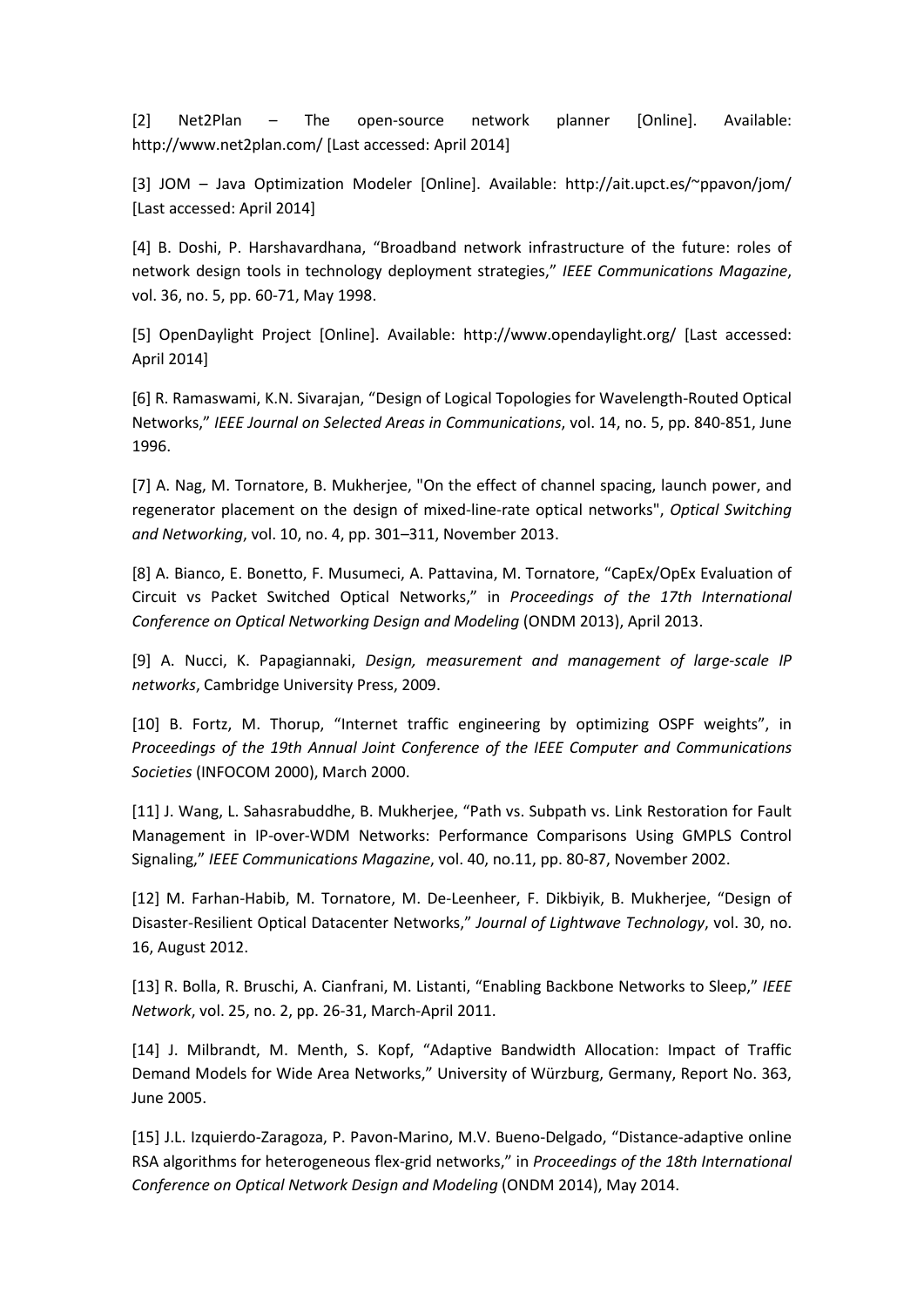### **Biographies**

Pablo Pavon-Marino (pablo.pavon@upct.es) received the M.Sc. degree in Telecommunication Engineering in 1999 from the University of Vigo, Spain. In 2000, he joined the Universidad Politécnica de Cartagena, Spain, where he is Associate Professor in the Department of Information Technologies and Communications. He received the Ph.D. degree from this University in 2004, and a M.Sc. degree in Mathematics in 2010. His research interests include the planning and optimization of communication networks.

Jose-Luis Izquierdo-Zaragoza (josel.izquierdo@upct.es) received his B.Sc. in Telecommunications and M.Sc. in Information Technologies and Communications in 2010 and 2011, respectively, from the Universidad Politécnica de Cartagena, Spain, where he is currently working toward the Ph.D. degree in the Department of Information Technologies and Communications. His research interests include planning and performance evaluation of optical networks.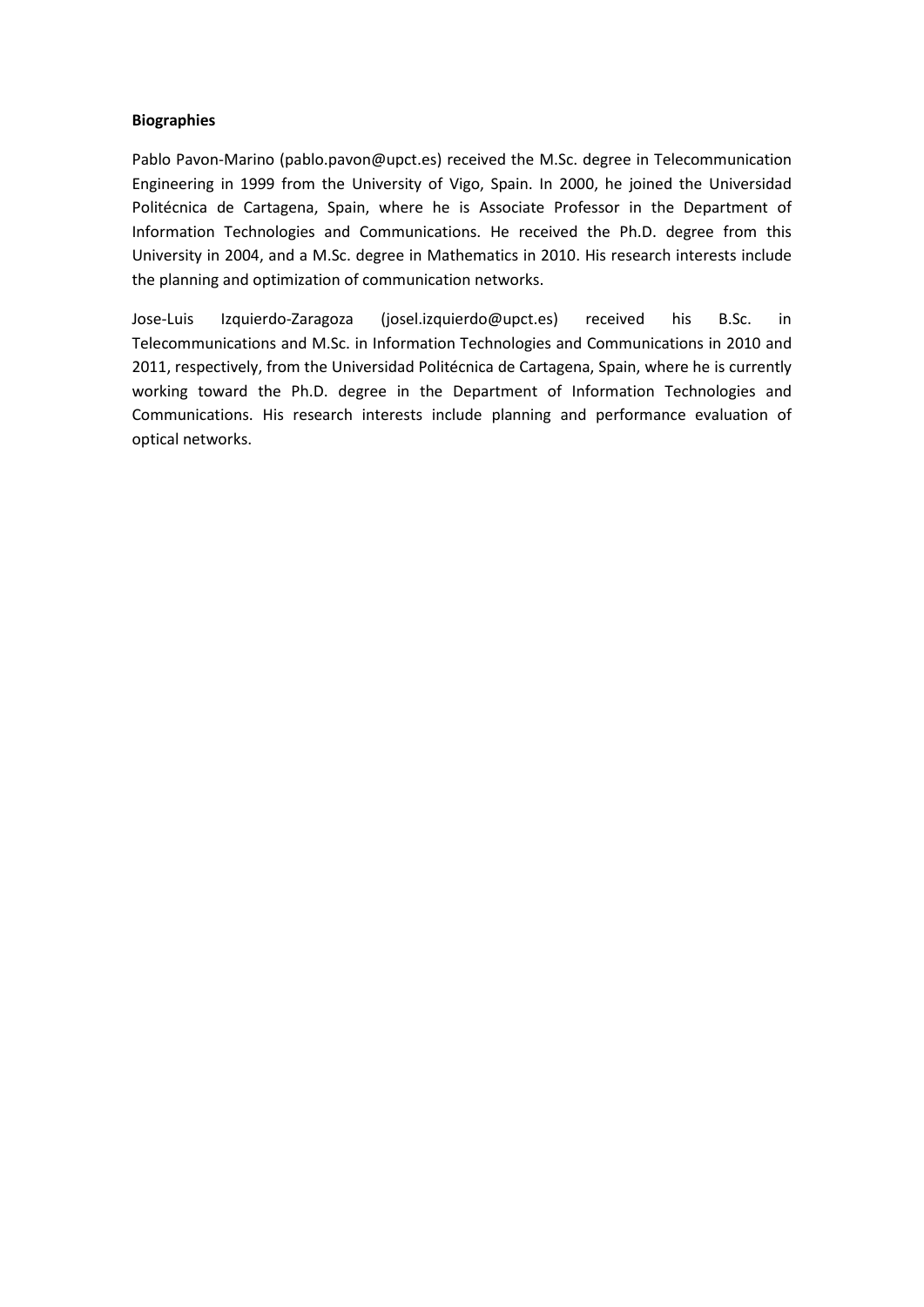

Figure 1. Architecture of Net2Plan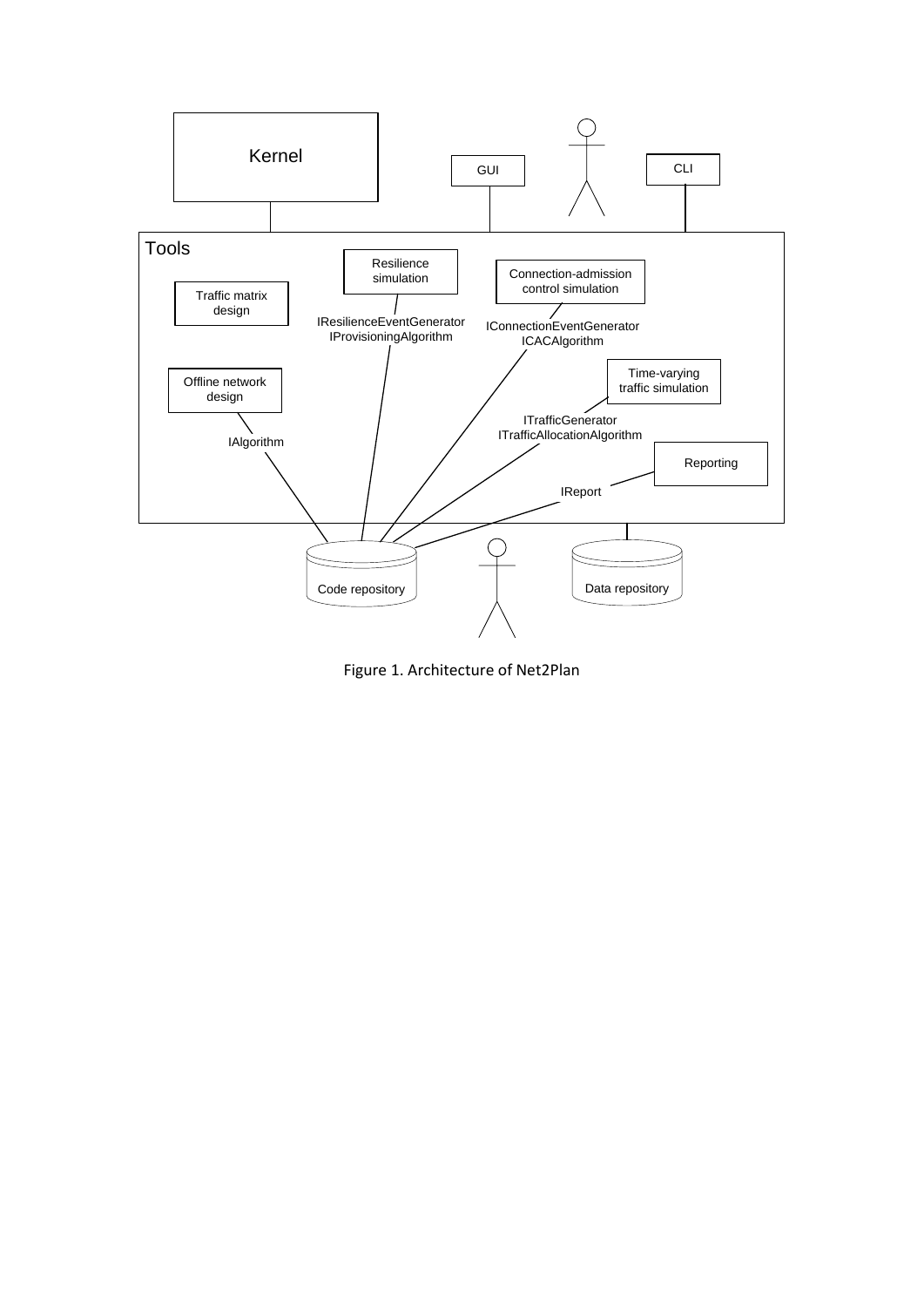| n <sub>20</sub> Net2Plan 0.2.3                                                                          |                                                                                                                                                                                                                                                                                                                                                                                                                                                |           |             | $ \Box$ $\times$                                        |  |  |
|---------------------------------------------------------------------------------------------------------|------------------------------------------------------------------------------------------------------------------------------------------------------------------------------------------------------------------------------------------------------------------------------------------------------------------------------------------------------------------------------------------------------------------------------------------------|-----------|-------------|---------------------------------------------------------|--|--|
| File Tools Help                                                                                         |                                                                                                                                                                                                                                                                                                                                                                                                                                                |           |             |                                                         |  |  |
| <b>OFFLINE NETWORK DESIGN</b>                                                                           |                                                                                                                                                                                                                                                                                                                                                                                                                                                |           |             |                                                         |  |  |
| -Network topology: NSFNet<br>- 0<br>$\begin{bmatrix} 1 \\ 1 \end{bmatrix}$<br>Show/hide node name Reset | Edit network plan Algorithm execution   View reports<br>C: Wet2Plan-0.2.3\workspace\BuiltInExamples.jar<br>Algorithm<br>Load<br>CFA WDM basicRWA (com.net2plan.examples.netDesignAlgorithm.cfa)<br><b>Description</b><br>Given a network topology of OADM optical nodes connected by WDM fiber links,<br>and a traffic demand of lightpath requests, this algorithm optimally computes the                                                     |           |             |                                                         |  |  |
|                                                                                                         | RWA (Routing and Wavelength Assignment) that carries all the lightpaths<br>minimizing the average propagation delay, solving an Integer Linear Program<br>(ILP). Wavelength conversion is not allowed. Only those routes with a length<br>below a user-defined threshold maxLightpathLengthInKm are accepted. All the<br>$\blacktriangledown$<br>channels are of the same binaryRatePerChannel Gbps capacity. The offered<br><b>Parameters</b> |           |             |                                                         |  |  |
|                                                                                                         | binaryRatePerChannel Gbps                                                                                                                                                                                                                                                                                                                                                                                                                      | Parameter | Value<br>10 | Description<br>Binary rate of all the lightpaths        |  |  |
|                                                                                                         |                                                                                                                                                                                                                                                                                                                                                                                                                                                |           | 3           | Maximum number of admissible paths per demand           |  |  |
|                                                                                                         | maxLightpathLengthInKm                                                                                                                                                                                                                                                                                                                                                                                                                         |           | 5000        | Maximum allowed lightpath length in km                  |  |  |
|                                                                                                         | numWavelengthsPerFiber                                                                                                                                                                                                                                                                                                                                                                                                                         |           | 40          | Number of wavelengths per link                          |  |  |
|                                                                                                         | solverLibraryName                                                                                                                                                                                                                                                                                                                                                                                                                              |           |             | The solver library full or relative path, to be used by |  |  |
|                                                                                                         | solverName                                                                                                                                                                                                                                                                                                                                                                                                                                     |           | colex       | The solver name to be used by JOM                       |  |  |
|                                                                                                         |                                                                                                                                                                                                                                                                                                                                                                                                                                                |           |             |                                                         |  |  |
| <b>Warnings</b>                                                                                         |                                                                                                                                                                                                                                                                                                                                                                                                                                                |           |             |                                                         |  |  |
| Design is successfully completed!                                                                       | $\left  \right $                                                                                                                                                                                                                                                                                                                                                                                                                               |           |             | $\blacktriangleright$                                   |  |  |
|                                                                                                         |                                                                                                                                                                                                                                                                                                                                                                                                                                                |           |             |                                                         |  |  |
|                                                                                                         |                                                                                                                                                                                                                                                                                                                                                                                                                                                |           |             | Execute                                                 |  |  |

Figure 2. Offline network design tool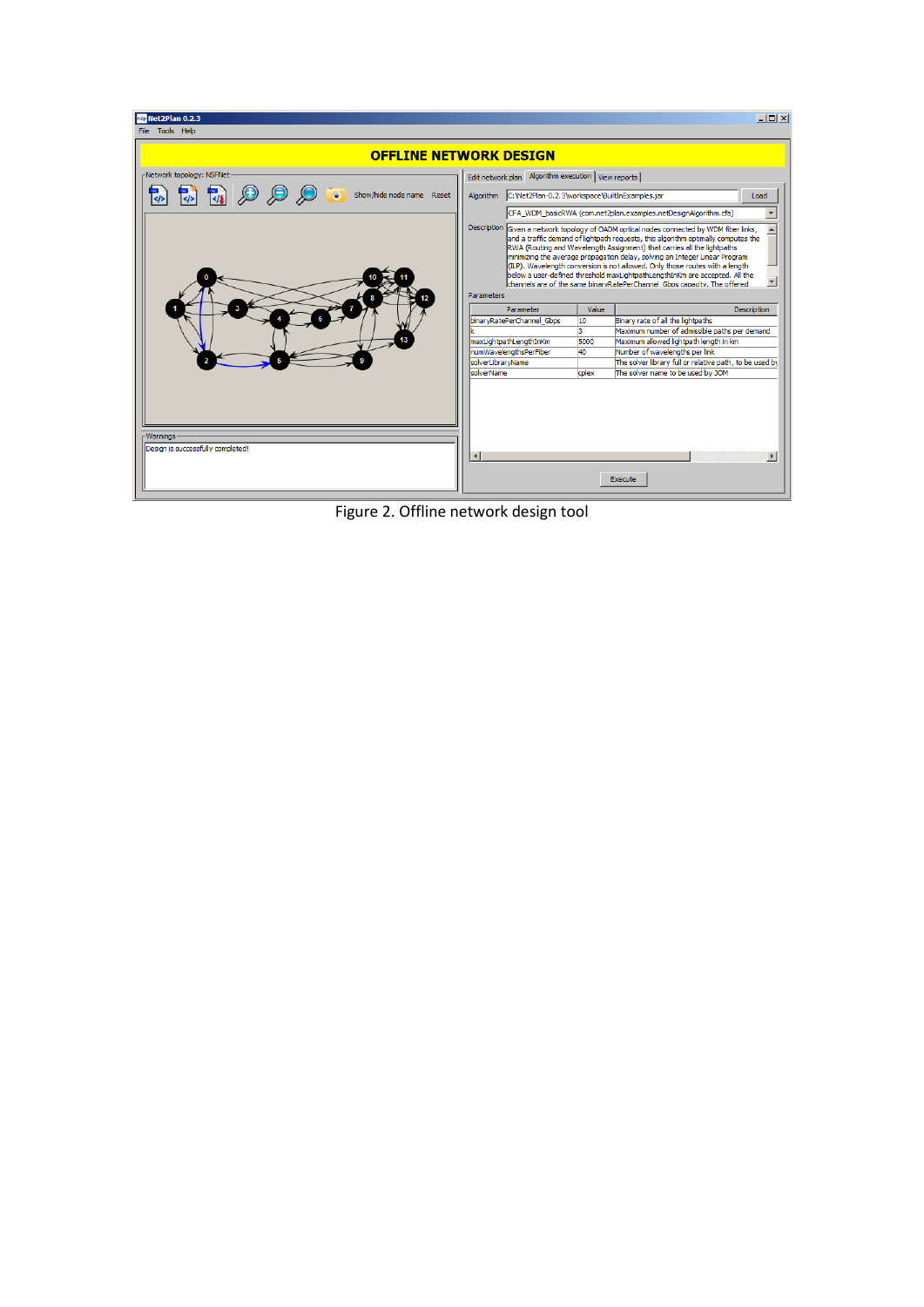

Figure 3. CAPital EXpenditures (CAPEX) for different resilience approaches